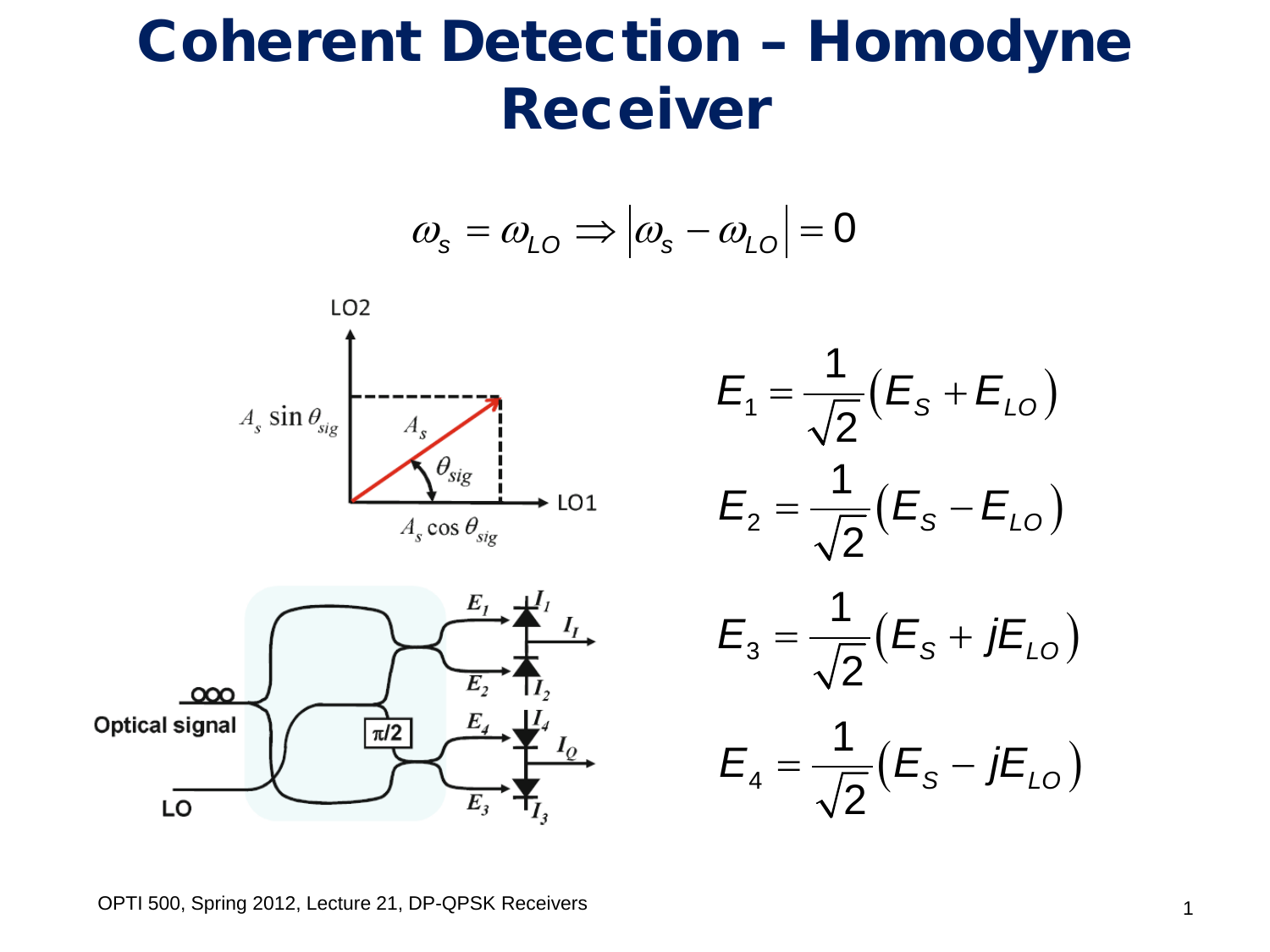## Coherent Detection – Homodyne Receiver

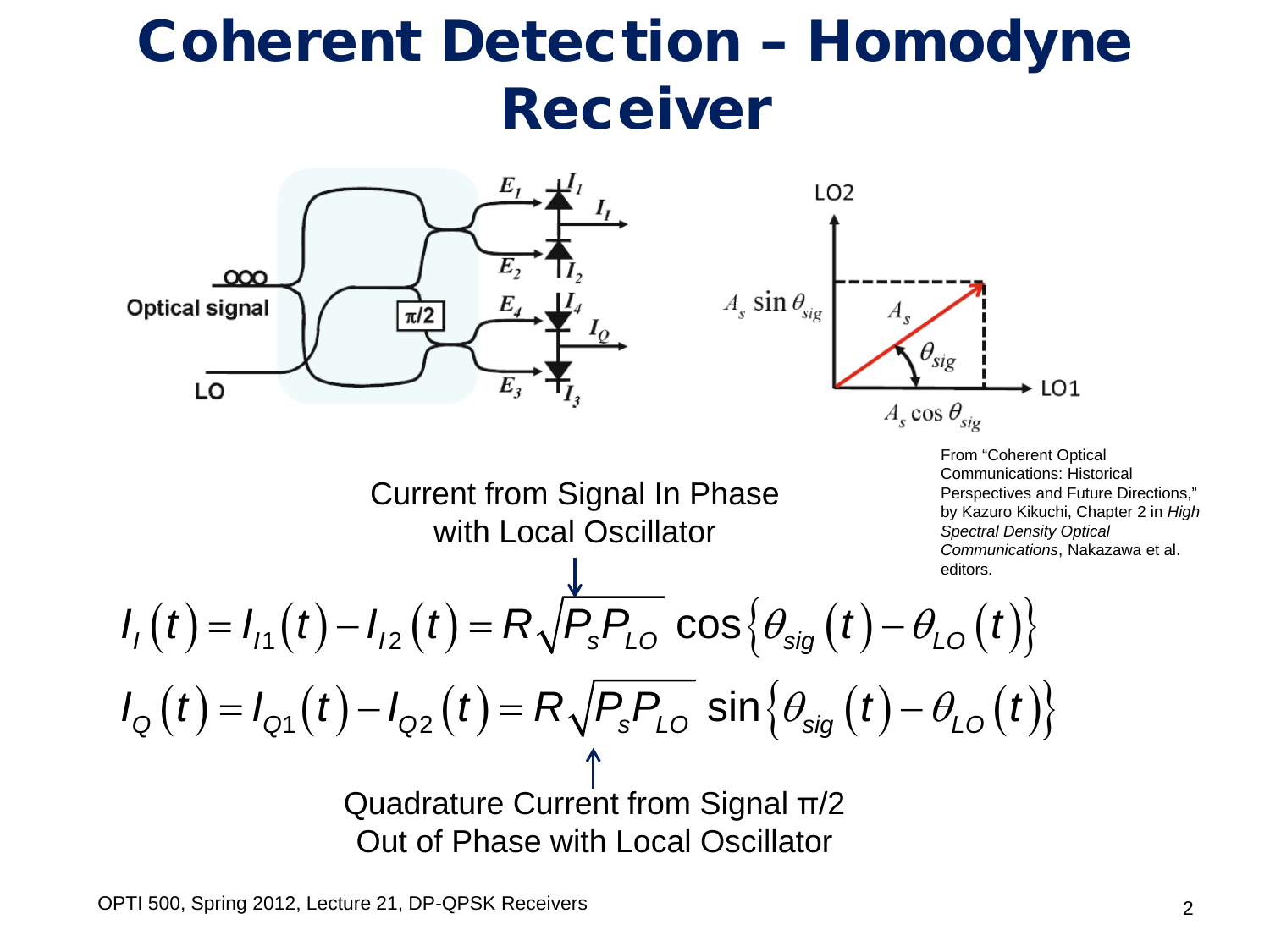## Coherent Detection – Homodyne Receiver with Phase and Polarization Diversity